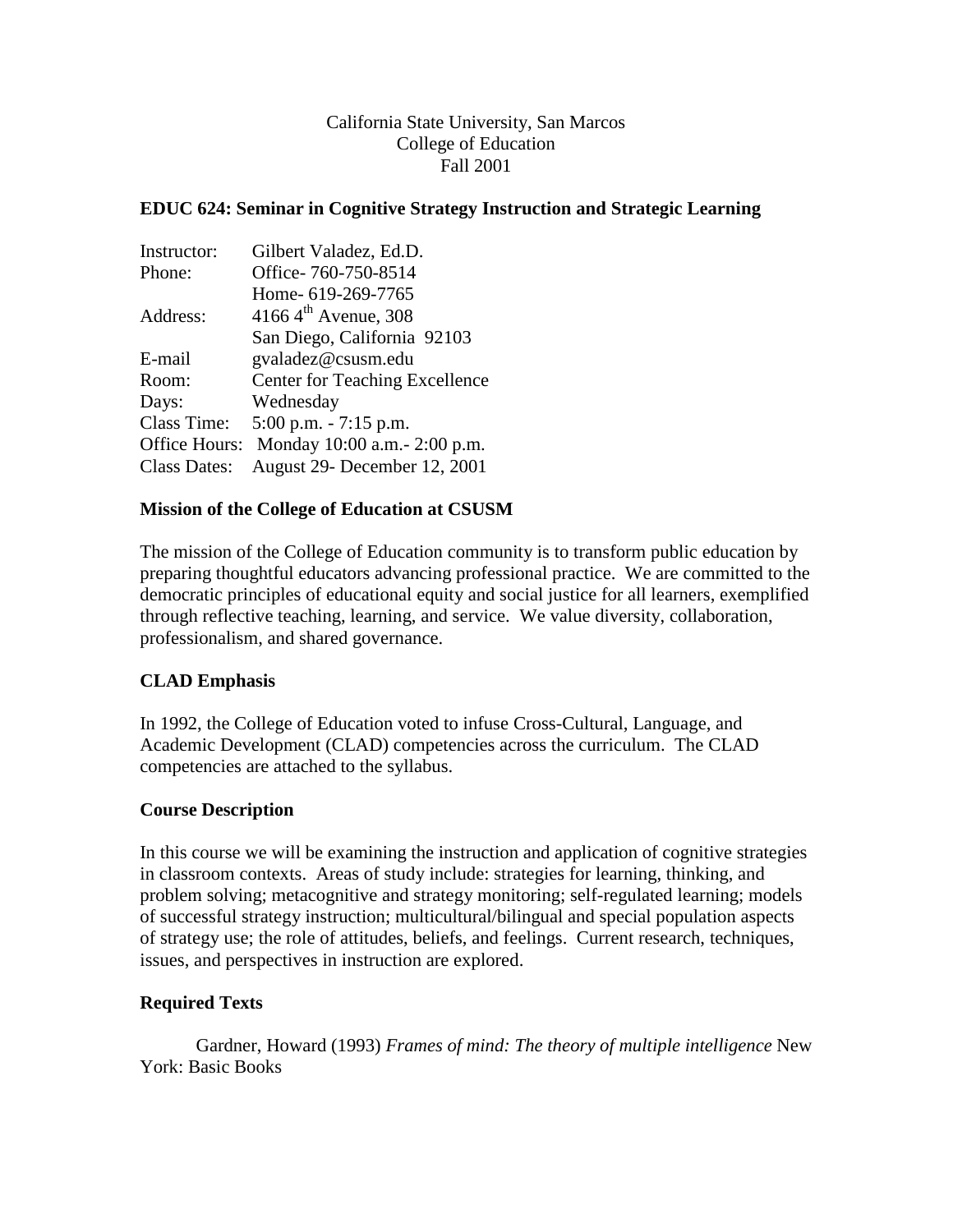### Moll, L.C. (1990) *Vgotsky and education: Instructional implications and application of sociohistorical psychology* New York: Cambridge University Press

Short, K., Schoroeder, J., Larid, J., Kauffman, G., Ferguson, M.J., Crawford, K. (1996) *Learning together through inquiry: From Columbus to integrated curriculum* New York, Maine: Stenhouse Publishers

| <b>Date</b> | <b>Topic and assignments</b>                                                                                                                                    | <b>Chronicle</b> |
|-------------|-----------------------------------------------------------------------------------------------------------------------------------------------------------------|------------------|
| 8/29/01     | <b>Introductions:</b> What is the difference between strategic and<br>prescriptive learning and teaching?<br><b>Chronicle:</b> Guidelines and group assignments | Group 1          |
| 9/5/01      | <b>Synectics</b> - Teaching creative through guided processes.<br><b>Assignment:</b> In class assignment: When is bone like glass?                              | Group 2          |
| 9/12/01     | <b>Presentation:</b> Group 1- Short- Inquiry process<br><b>Reading: Chapter One of Short</b>                                                                    | Group 3          |
| 9/19/01     | <b>Math Menus: Lecture from Dr. Valadez</b><br><b>Reading:</b> Chapter 5 from Moll.                                                                             | Group 4          |
| 9/26/01     | Presentation: Vygotsky- Group 3- Constructivism and it<br>instructional implications<br>Reading: Chapters 1 and 2 from Moll                                     | Group 1          |
| 10/3/01     | <b>Drama:</b> Strategies for employing drama and the arts in<br>elementary classrooms.<br><b>Assignment:</b> In class process                                   | Group 2          |
| 10/10/01    | <b>Presentation:</b> Group 2- Gardner's multiple intelligences and<br>classroom practice<br><b>Reading:</b> Chapters 1-2 in Gardner                             | Group 3          |
| 10/17/01    | <b>Midterm</b> : In class assignment. How can we best illustrate<br>what we have learned to date?                                                               | Group 4          |
| 10/24/01    | The Second Language Learner: Technique for sheltering<br>English instruction in the content areas.<br><b>Assignment:</b> In class demonstration.                | Group 1          |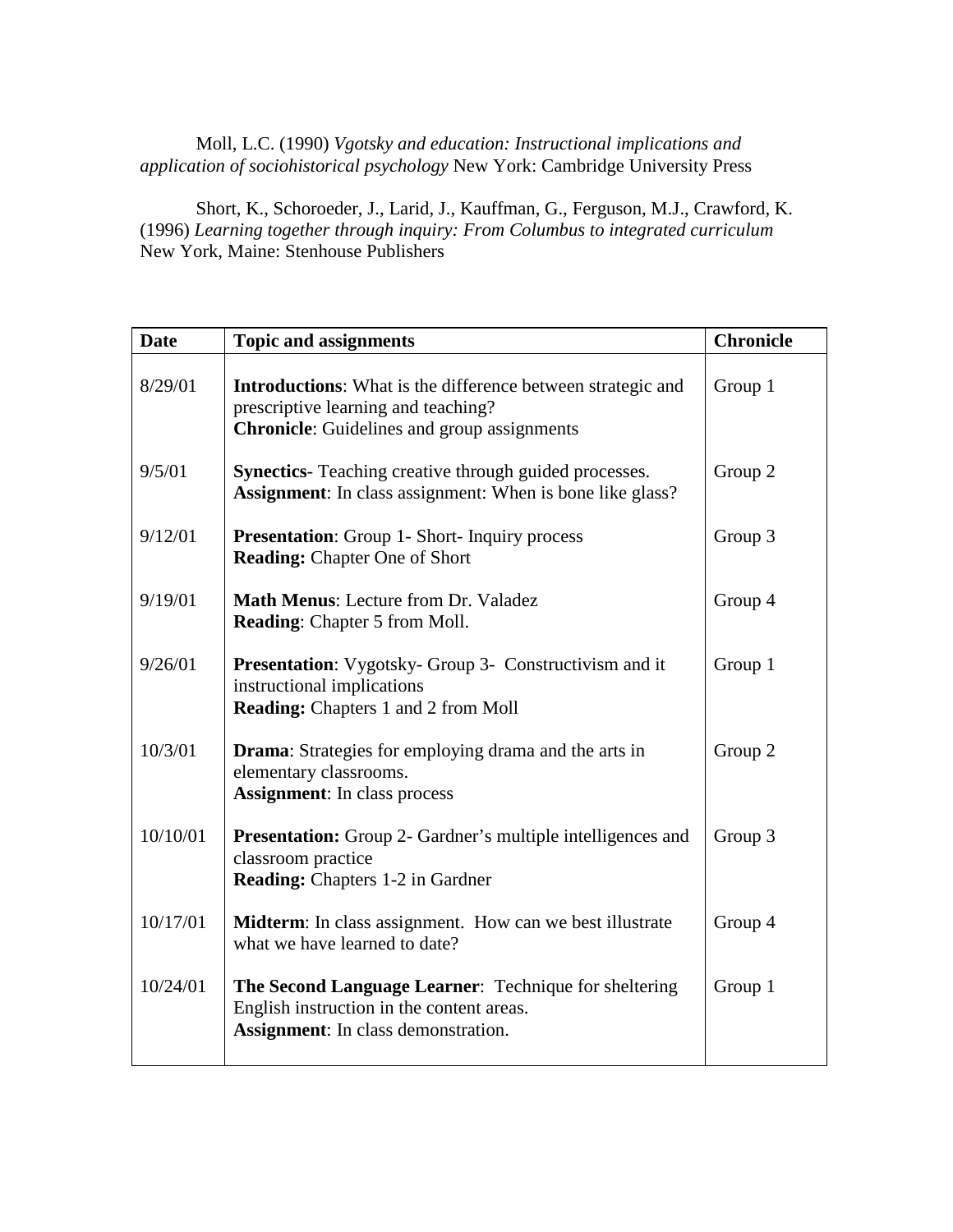| <b>Date</b> | <b>Topic and Assignments</b>                                                                                   | <b>Chronicle</b> |
|-------------|----------------------------------------------------------------------------------------------------------------|------------------|
| 10/31/01    | <b>Presentation:</b> Group 4- Madeline Hunter's Motivational<br>Theory                                         | Group 2          |
| 11/701      | <b>Topic:</b> Critical literacy- An introduction<br>Reading: Lewis Lampham's Notebook: School Bells            | Group 3          |
| 11/14/01    | <b>Workshop:</b> Curriculum Development in Cognitive Strategies<br><b>Assignment:</b> Work on individual units | Group 4          |
| 11/21/01    | <b>Presentations:</b> Group 1- Individual units                                                                | N/A              |
| 11/22/01    | <b>Thanksgiving Break</b>                                                                                      |                  |
| 11/28/01    | <b>Presentations:</b> Group 2- Individual units                                                                | N/A              |
| 12/5/1      | <b>Presentations:</b> Group 3- Individual units                                                                | N/A              |
| 12/12/01    | <b>Presentations:</b> Group 4- Individual units                                                                | N/A              |
|             |                                                                                                                |                  |

# **Presentations and Assignments:**

There are four major assignments in this course. These assignments are as follows:

- a. Chronicle
- b. Group presentation focusing on an educational theorist
- c. An individual unit plan that employs cognitive strategies across the curriculum
- d. A midterm examination

In order to complete these assignments it will be necessary to divide the seminar into four work groups. These work groups will remain constant throughout the semester. Each group will be responsible for one group presentation and for creating a chronicle of the seminar for the assigned weeks in the course outline.

#### **Chronicle**

We will create a chronicle of our seminar experience. Each week one work group will be responsible for taking notes, drawing, taking photos, etc. in an effort to record what we do in our time together. Each group will then create their chronicle to be reported back to the group. Each group will also submit a document to added to a large binder where we will be storing our chronicle. The chronicles will be graded by the professor and will also be evaluated by the group.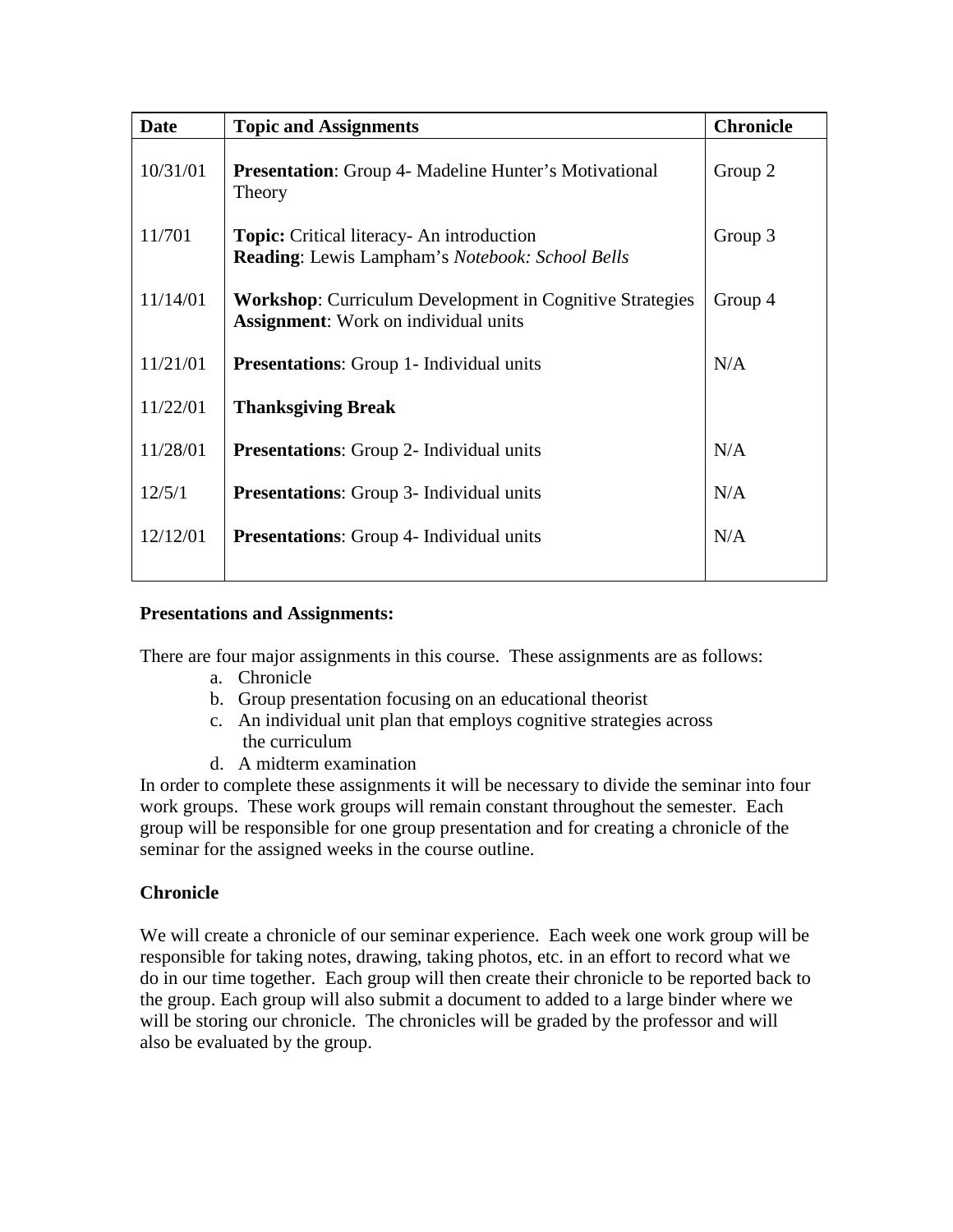### **Group Presentation**

Each work will be assigned a group presentation that will highlight one educational theorist or teaching methodology. This report will cover major contributions of the theorist as well as that theorist relevance to curriculum design and teaching practice. The group will teach the entire class for the entire class period. The manner in which this presentation is given is entirely up to the group. Creativity is encouraged. It is a good suggestion that each group engaged the seminar in activities that engage multiple modalities and provide the participants with means of tracking their learning.

# **Unit Plan**

Each individual student in this seminar will complete a unit plan that employs a number of cognitive teaching strategies across the curriculum. This unit will be the compilation of at least six lessons that cover three contents areas. For instance, you may design a unit that contains lessons in science, math, social studies, and reading. A more detailed explanation of the unit requirements will be given to all the participants of this seminar. In addition to writing this unit, the participant will present their unit to the class in lieu of a final examination.

# **Midterm**

There will be an in class midterm in this class.

# **Grading Table**

| <b>Assignment</b>          | <b>Grade Points</b> |
|----------------------------|---------------------|
| Chronicle                  | 20                  |
| <b>Group Presentation</b>  | 30                  |
| Unit Plan                  | 30                  |
| <b>Midterm Examination</b> | 10                  |
| <b>Class Participation</b> | 10                  |
| <b>Total</b>               |                     |

# **Grading Scale**

A=  $100-90$ , B=  $89-80$ , C=  $79-70$ , D=  $69-60$ , F= Below 59.

# **Addendum:**

CLAD alignment document